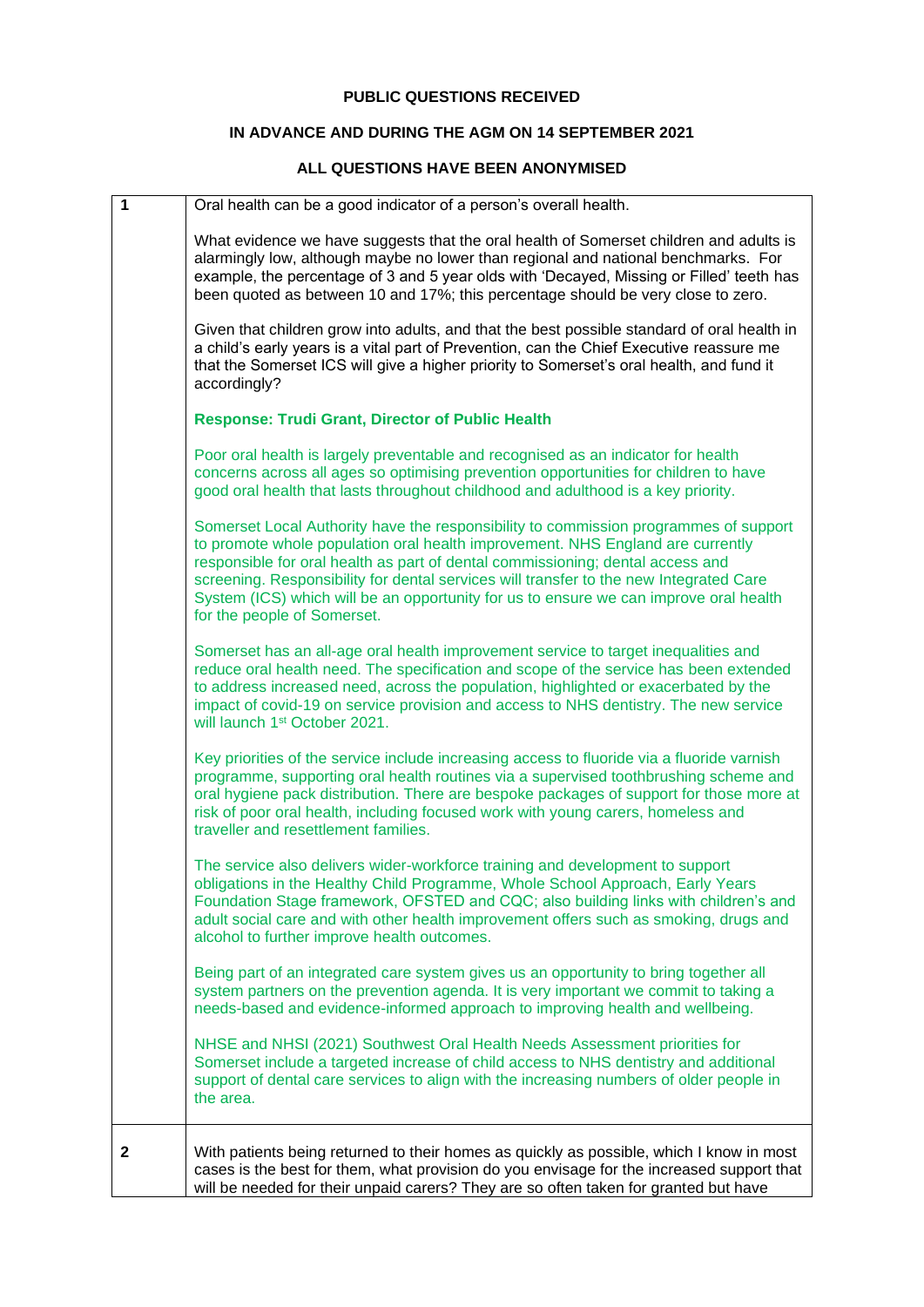|   | already been suffering increased mental and physical ill-health as a result of Covid<br>lockdowns.                                                                                                                                                                                                                                                                                                                                |
|---|-----------------------------------------------------------------------------------------------------------------------------------------------------------------------------------------------------------------------------------------------------------------------------------------------------------------------------------------------------------------------------------------------------------------------------------|
|   | <b>Response: Neil Hales, CCG Director of Commissioning</b>                                                                                                                                                                                                                                                                                                                                                                        |
|   | Thank you for this question which highlights the really important role that carers play.<br>Caring responsibilities can become considerable and sometimes overwhelming and its<br>very important that we support people who are carers.                                                                                                                                                                                           |
|   | Existing services provided in Somerset to assist Carers include:                                                                                                                                                                                                                                                                                                                                                                  |
|   | a dedicated Carers Support Service - this is jointly funded by the CCG and County<br>$\bullet$<br>Council and provided by the Community Council for Somerset.                                                                                                                                                                                                                                                                     |
|   | www.somersetcarers.org                                                                                                                                                                                                                                                                                                                                                                                                            |
|   | This has a dedicated helpline, website and online support group and can link<br>people with a wide range of support. If needed this includes signposting people to<br>a formal carers assessment which is a legal duty of the County Council to provide<br>and can result in extra support and carers breaks.                                                                                                                     |
|   | https://choices.somerset.gov.uk/025/social-care/carers/carers-assessments/                                                                                                                                                                                                                                                                                                                                                        |
|   | Each year these services supports hundreds of people who act in a caring capacity<br>in Somerset.                                                                                                                                                                                                                                                                                                                                 |
|   | Not only do we have the dedicated service but the Community Council of Somerset<br>recently moved to a One Family One Agent approach. This means that all Village<br>and Community agents across the county ask questions and identify caring<br>support needs as part of their everyday work. Some of the talking cafes that are<br>run in the county focus on carers support specifically.                                      |
|   | Other forms of support for carers include:                                                                                                                                                                                                                                                                                                                                                                                        |
|   | <b>Carers Champion with GP practices</b><br>Consideration and the involvement of carers of people who are leaving hospital to<br>$\bullet$<br>go home as part of discharge planning<br>Support for carers of people who are at the end of their life. This can include, for<br>example, training family members to give medications and injections quickly when<br>needed. These are usually only given by clinical professionals |
|   | We have a regular strategic forum including many organisations who want to improve<br>support for carers, and this includes Healthwatch, NHS England, the County Council and<br>CCG.                                                                                                                                                                                                                                              |
|   |                                                                                                                                                                                                                                                                                                                                                                                                                                   |
| 3 | When the ICSs are implemented, and the Royal United Hospital Bath (RUH) will not be<br>in the same ICS as Somerset, will the people of Mendip and especially Frome, still be<br>able to be referred to the RUH for treatment and be able still to use the A&E Department<br>of the RUH?                                                                                                                                           |
|   | <b>Response: Neil Hales, Director of Commissioning</b>                                                                                                                                                                                                                                                                                                                                                                            |
|   | The formation of ICSs will not impact on patient choice. Patients, as they do now, will<br>still be able to choose to have their care provided outside of Somerset's county<br>boundaries, so hospitals such as the RUH Bath, Weston, Bristol, as well as facilities<br>outside the south west, will still be accessible to all Somerset patients.                                                                                |
| 4 | What does the CCG think the benefits of becoming an ICS are going to be, to patients                                                                                                                                                                                                                                                                                                                                              |
|   | and to practices? What do they think the risks or difficulties associated with becoming<br>an ICS are?                                                                                                                                                                                                                                                                                                                            |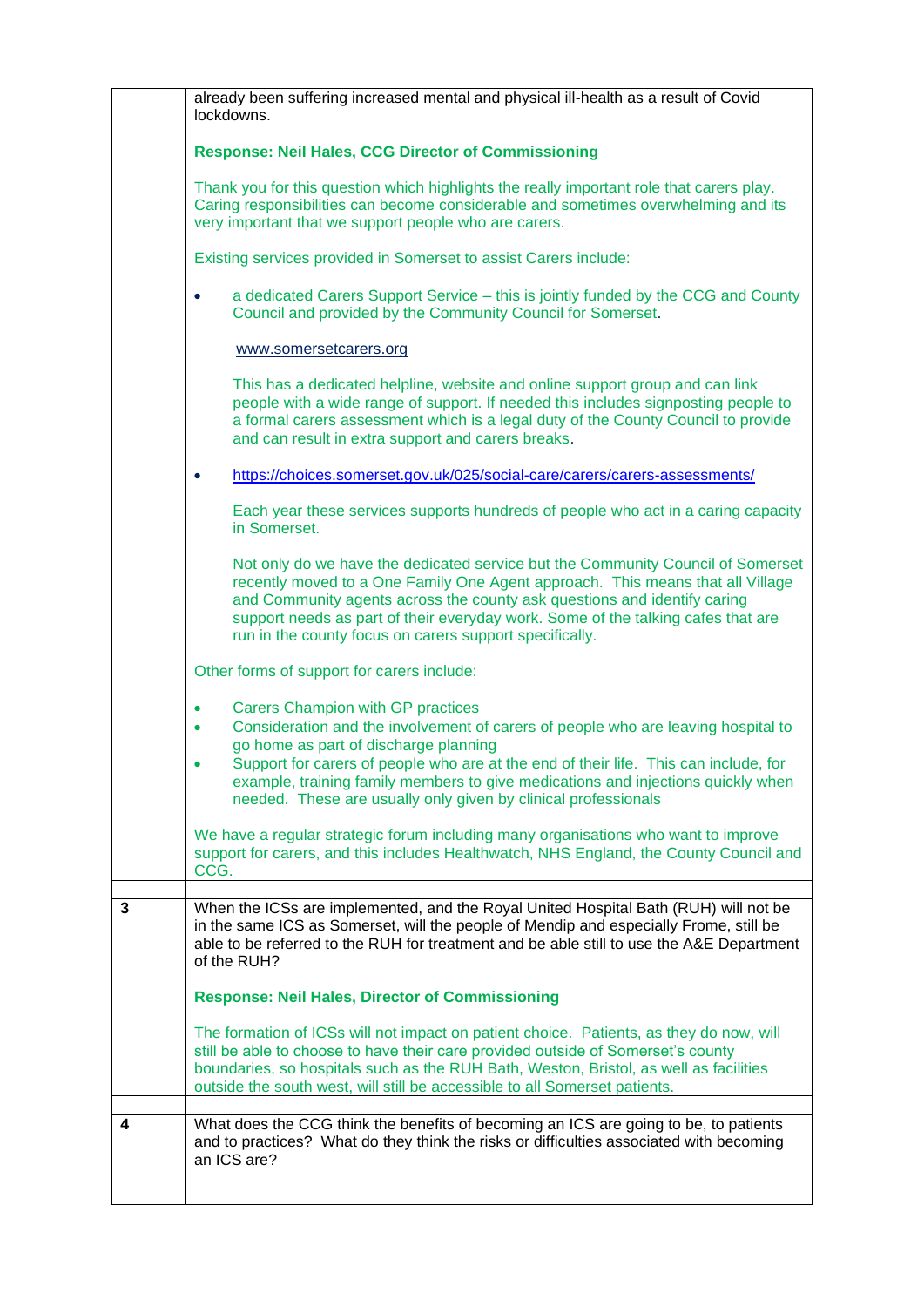|           | Response: Maria Heard, Programme Director Fit For My Future (FFMF)                                                                                                                                                                                                                                                                                                                                                                      |
|-----------|-----------------------------------------------------------------------------------------------------------------------------------------------------------------------------------------------------------------------------------------------------------------------------------------------------------------------------------------------------------------------------------------------------------------------------------------|
|           | Health and care services in Somerset have been working together closely over the past<br>few years to improve services and provide more joined up care. In December 2020,<br>Somerset was formally designated as an Integrated Care System (ICS).                                                                                                                                                                                       |
|           | The ICS in Somerset will bring together providers of services (including hospitals,<br>community services, General Practice and mental health), Somerset Clinical<br>Commissioning Group, Somerset County Council, District Councils and voluntary sector<br>partners, to collaboratively plan and organise how health and care services are delivered<br>in Somerset in a way that improves health and reduces inequalities.           |
|           | At present ICSs are not legal entities, although will be put on a statutory footing from<br>April 2022.                                                                                                                                                                                                                                                                                                                                 |
|           | The ICS in Somerset will comprise an Integrated Care Board (ICB), bringing together the<br>organisations that plan and deliver NHS services within Somerset, and an Integrated<br>Care Partnership (ICP), bringing together a broad alliance of organisations related to<br>improving health and care. Together, these elements form the ICS in Somerset.                                                                               |
|           | The question asks about risks and benefits to patients and GP practices:                                                                                                                                                                                                                                                                                                                                                                |
|           | Risks include: Structural change at the same time as continuing to respond to Covid;<br>delivery of the vaccine programme; recovery of our elective programmes, and delivery of<br>service improvement. However, there is an opportunity to continue with the journey we<br>were on before Covid – which is a journey of evolution rather than revolution, where,<br>over time, the benefits of working as an ICS will begin to emerge. |
|           | <b>Benefits for practices:</b>                                                                                                                                                                                                                                                                                                                                                                                                          |
|           | Principle of subsidiarity – decisions taken as closer to patients, involving primary<br>care                                                                                                                                                                                                                                                                                                                                            |
| $\bullet$ | There will be arrangements for decision-making at Primary Care Network (PCN),<br>Neighbourhood and Locality level. This means practices will be much closer to the<br>decisions being made                                                                                                                                                                                                                                              |
|           | A 'one workforce' approach will support the development of skills within primary<br>care, helping with the workforce issues seen in primary care                                                                                                                                                                                                                                                                                        |
|           | Services will be integrated, preventing patients being 'bounced' back to primary<br>care.                                                                                                                                                                                                                                                                                                                                               |
|           | Benefits for patients:                                                                                                                                                                                                                                                                                                                                                                                                                  |
|           | a single vision and strategy across health & care services will support the<br>development and improvement of services in Somerset. We have seen the<br>benefits of this during Covid, where we worked together both to support people in<br>their own homes and to get people home as soon as possible following admission<br>to hospital.                                                                                             |
| $\bullet$ | It will remove the barriers between organisations; an improvement that is seen<br>through the Open Mental Health service where VCSE and community mental<br>health services work together to provide care.                                                                                                                                                                                                                              |
|           | The ICS will deliver:                                                                                                                                                                                                                                                                                                                                                                                                                   |
|           | greater focus on supporting people to live healthy independent lives for longer and<br>reducing inequalities                                                                                                                                                                                                                                                                                                                            |
| ٠         | more joined up care and support in the most appropriate setting for people with<br>long term conditions, whether those are physical or mental health related                                                                                                                                                                                                                                                                            |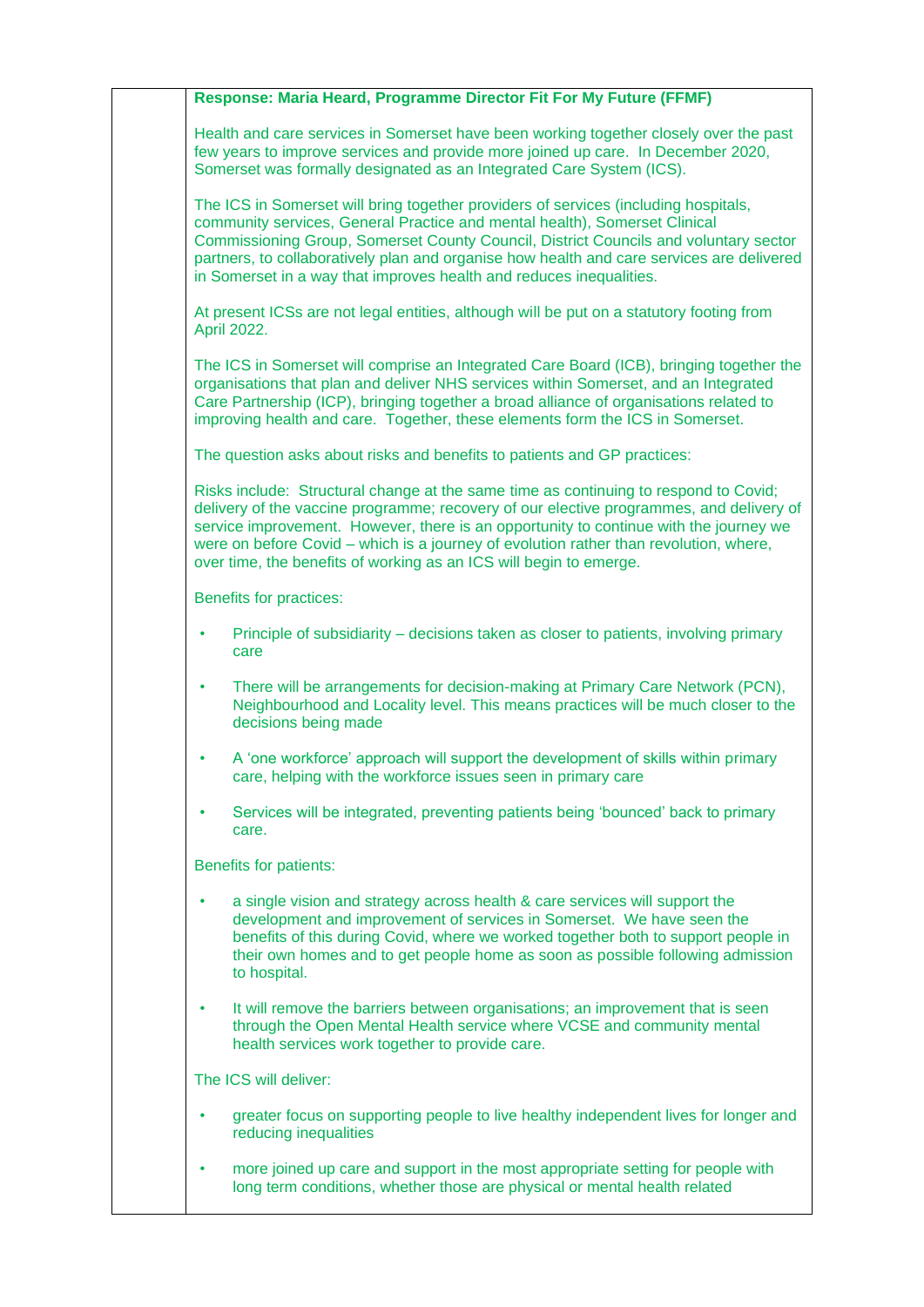|   | many of our public services working more closely together to tackle the factors<br>٠                                                                                                                                                                                                                                                                                                                                                                                                                                                                                                                                                                                                 |
|---|--------------------------------------------------------------------------------------------------------------------------------------------------------------------------------------------------------------------------------------------------------------------------------------------------------------------------------------------------------------------------------------------------------------------------------------------------------------------------------------------------------------------------------------------------------------------------------------------------------------------------------------------------------------------------------------|
|   | affecting health and wellbeing, including employment and housing                                                                                                                                                                                                                                                                                                                                                                                                                                                                                                                                                                                                                     |
|   | greater freedom and control to make local decisions about services and use of the<br>٠<br>Somerset pound                                                                                                                                                                                                                                                                                                                                                                                                                                                                                                                                                                             |
|   | greater opportunities to attract additional money to develop services and support<br>٠                                                                                                                                                                                                                                                                                                                                                                                                                                                                                                                                                                                               |
|   | staff should find it easier to work with colleagues from other organisations to<br>$\bullet$<br>support shared health priorities - supporting productivity and sustainability.                                                                                                                                                                                                                                                                                                                                                                                                                                                                                                       |
| 5 | Over the last 12 months, Special Educational Needs and Disabilities (SEND) has been a<br>priority for the CCG. How will you ensure that with the development of an Integrated<br>Care System, SEND remains a priority and the necessary improvements under the<br>Written Statement of Action are made?                                                                                                                                                                                                                                                                                                                                                                              |
|   | <b>Response: Neil Hales, Director of Commissioning</b>                                                                                                                                                                                                                                                                                                                                                                                                                                                                                                                                                                                                                               |
|   | Our work on the SEND agenda has illustrated how well Health and Social Care<br>colleagues can work together and is a good example of how we are already working as<br>an integrated system. The development of the ICS will strengthen these links. Delivery<br>of the necessary improvements noted in the SEND Written Statement of Action is, and<br>will remain, a key priority for all Health & Care partners in Somerset as we transition into<br>the ICS.                                                                                                                                                                                                                      |
| 6 | How does SCCG rate (1-10) the services it provides for children in Somerset, with                                                                                                                                                                                                                                                                                                                                                                                                                                                                                                                                                                                                    |
|   | postcode lottery services given to children depending which Somerset hospital they are<br>under, but also how more complex pathways vary to children in being able to be referred<br>to the nearest out of county service, especially as there is little specialisms available for<br>children in Somerset. Access to Therapy services and specialist provision is very<br>different to other counties. What is the SCCG planned timescale to improve the health<br>care to meet NICE guidelines for children?                                                                                                                                                                       |
|   | <b>Response: Neil Hales, Director of Commissioning</b>                                                                                                                                                                                                                                                                                                                                                                                                                                                                                                                                                                                                                               |
|   | We are always striving to improve services for all patients in Somerset. It would not be<br>appropriate to offer a 'marks out of 10' rating for any service, given the unprecedented<br>pressures the wider NHS is still facing, and not least the efforts of all health and care<br>colleagues in their response to the Covid pandemic over the past 20 months.                                                                                                                                                                                                                                                                                                                     |
|   | If there is a perceived postcode lottery we would welcome further information about<br>specific examples of care so that we may investigate appropriately. We are currently<br>working on a number of priorities including obesity, asthma, urgent care for wheezy<br>children and integrating children's services. We are mindful of geographical equity as<br>our services are further developed. The planned merger between Somerset NHS<br>Foundation Trust (SFT) and Yeovil District Hospital NHS Foundation Trust (YDH) may<br>also assist in addressing any perceived or actual 'postcode' inequity and we will be<br>happy to provide further updates as our plans progress. |
|   | We are not aware of any NICE Technology Appraisals which have not been<br>implemented in Somerset. It would be helpful to understand if there is a specific area<br>where it is perceived that the mandatory elements of NICE are not being complied with.<br>Without knowing the specifics, it is worth noting that NICE guidance is not mandatory<br>whereas Technology Appraisals are a 'must do'. We are happy to review this if further<br>information can be supplied.                                                                                                                                                                                                         |
| 7 | How many of Somerset's GP Practices have an active Patient Participation Group?                                                                                                                                                                                                                                                                                                                                                                                                                                                                                                                                                                                                      |
|   | <b>Response: Neil Hales, Director of Commissioning:</b>                                                                                                                                                                                                                                                                                                                                                                                                                                                                                                                                                                                                                              |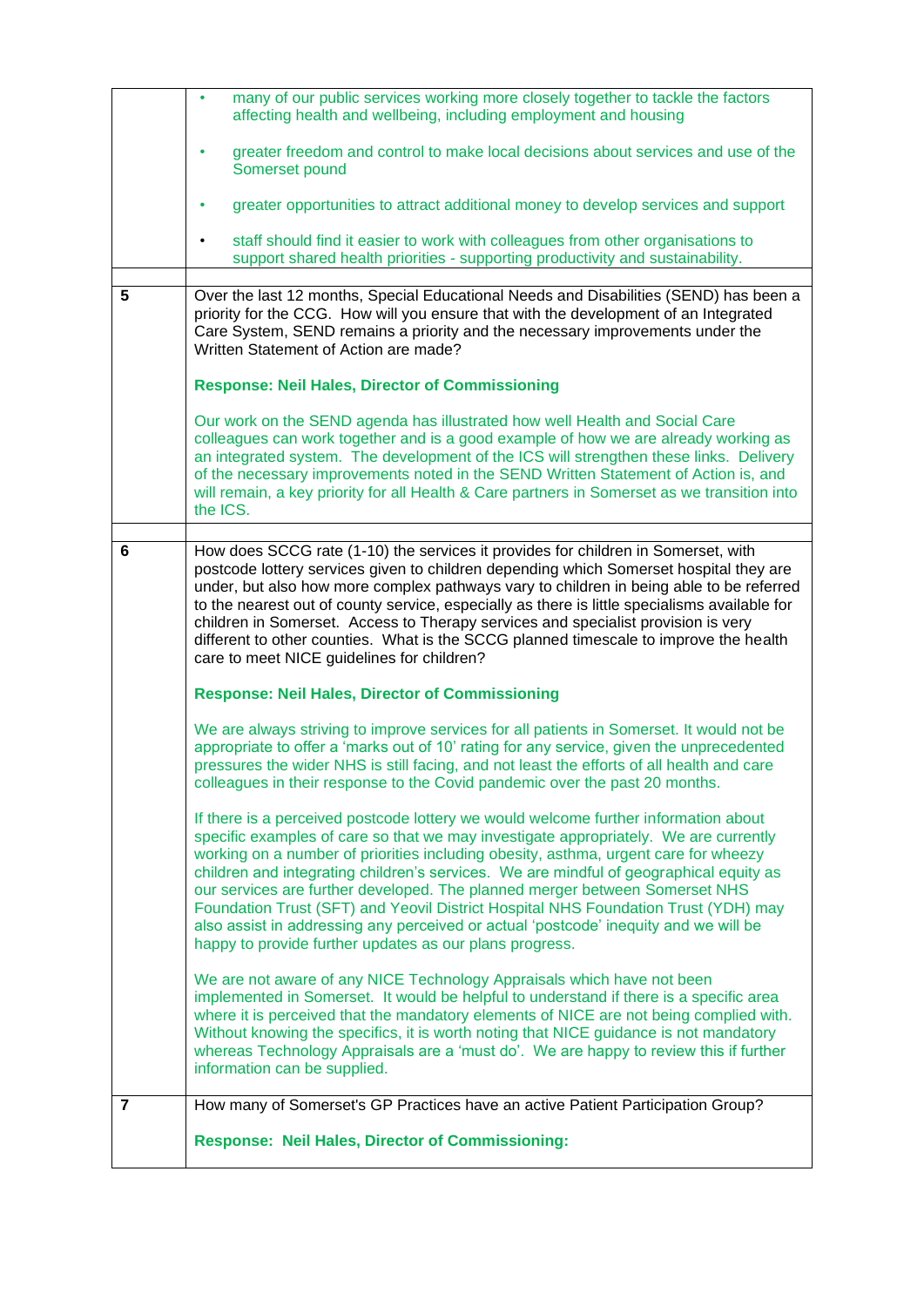|    | In Somerset, there are approximately 60 Patient Participation Groups (PPGs) based in<br>GP surgeries throughout the county and made up of patients and practice staff. We work                                                                                                                                                                                                                                                                                                                                                                                                                                                                                                                                   |
|----|------------------------------------------------------------------------------------------------------------------------------------------------------------------------------------------------------------------------------------------------------------------------------------------------------------------------------------------------------------------------------------------------------------------------------------------------------------------------------------------------------------------------------------------------------------------------------------------------------------------------------------------------------------------------------------------------------------------|
|    | closely with PPGs via our PPG Chair's Network.                                                                                                                                                                                                                                                                                                                                                                                                                                                                                                                                                                                                                                                                   |
|    |                                                                                                                                                                                                                                                                                                                                                                                                                                                                                                                                                                                                                                                                                                                  |
| 8  | SCC often post on Facebook urging the wearing of masks in shops and on public<br>transport. What representations has the Council or CCG made to Somerset MPs to<br>persuade the Government to make this mandatory?<br>Trudi Grant, the Director of Public Health, has met with Somerset MPs frequently (every                                                                                                                                                                                                                                                                                                                                                                                                    |
|    | two weeks during the height of the pandemic) to provide an update of the Somerset<br>situation and to discuss local issues relating to the pandemic and the local and national<br>response. All measures to control the spread of infection are discussed at these<br>meetings and the Somerset MPs have been very keen to understand what more could<br>be done nationally in order to support the control of the virus locally. Face coverings are<br>only one measure and should be considered as part of a whole suite of measures.<br>Currently these measures are voluntary, and we will continue to promote people using<br>these measures help control the spread of infection for as long as necessary. |
| 9  | Does Professor Grant feel that we should consider further lockdown restrictions in the                                                                                                                                                                                                                                                                                                                                                                                                                                                                                                                                                                                                                           |
|    | forthcoming weeks to try to reduce the rise in infection rates that we are currently<br>seeing?<br><b>Response: Trudi Grant, Director of Public Health</b>                                                                                                                                                                                                                                                                                                                                                                                                                                                                                                                                                       |
|    |                                                                                                                                                                                                                                                                                                                                                                                                                                                                                                                                                                                                                                                                                                                  |
|    | We are currently seeing a decrease in infection rates across Somerset so there is no<br>need for any further lockdown currently. We will continue to closely monitor the local<br>situation and will continue to put in place local measures to reduce the spread of<br>infection when it is needed and where we have the local power to do so. We will also<br>continue to make representation at a regional and national level should we consider that<br>additional measures need to be reintroduced to control the spread of infection.                                                                                                                                                                      |
|    |                                                                                                                                                                                                                                                                                                                                                                                                                                                                                                                                                                                                                                                                                                                  |
| 10 | A sincere thank you to the CCG and all health and care partners for all they have done<br>to support the health and wellbeing of our population of Somerset in extraordinary times.<br>I would like to ask for assurance that in all the organisational change happening over the<br>next year, patient safety and quality will remain at the forefront.                                                                                                                                                                                                                                                                                                                                                         |
|    | <b>Response: Val Janson, Director of Quality and Nursing</b>                                                                                                                                                                                                                                                                                                                                                                                                                                                                                                                                                                                                                                                     |
|    | We are very proud of the way health and care colleagues have worked together to care<br>for people in Somerset over the past 18 months: they have gone over and above and<br>worked in extremely difficult circumstances at times.                                                                                                                                                                                                                                                                                                                                                                                                                                                                               |
|    | During 2021, we have been working to strengthen our patient safety and quality<br>functions. We have developed a network of patient safety specialists across the health<br>system and are continually working to improve quality of care in all settings.                                                                                                                                                                                                                                                                                                                                                                                                                                                       |
|    | Quality and safety remain at the forefront within our organisational changes. For<br>example, we have further developed our System Quality Group this year, increasing<br>membership from across health and care, looking at our collective risks, and how we<br>can collaborate to improve the quality and safety of services for the people of Somerset.                                                                                                                                                                                                                                                                                                                                                       |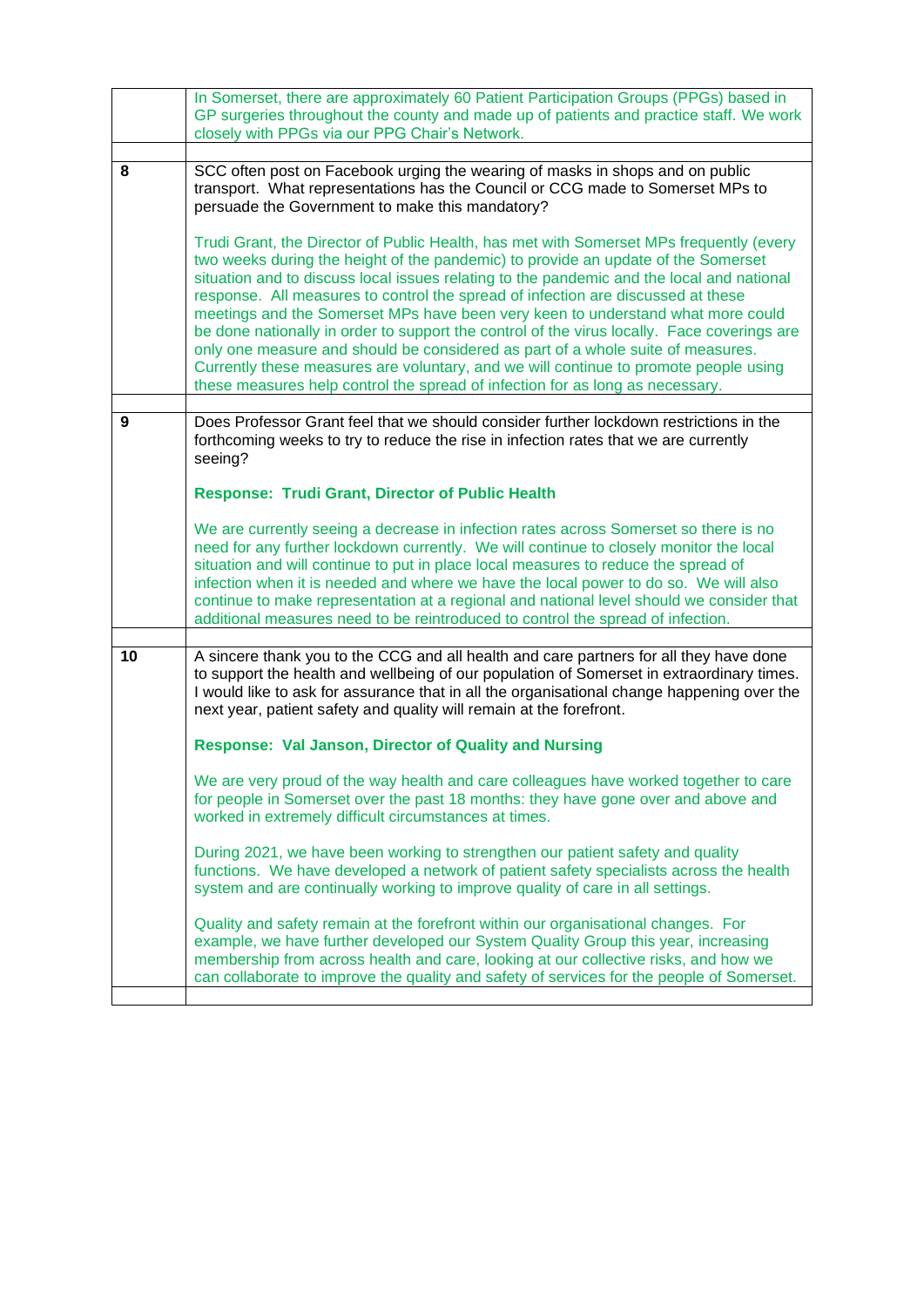| 11 | How many adults with a learning disability or an EHCP are receiving GP or hospital<br>prescriptions? How many of those can access a learning disability nurse? and learning<br>disability annual health check?                                                                                                                                                                                                                                                                                                                                                                                                                                                                                                                                                                                                                                                                                                                                                                                                                          |
|----|-----------------------------------------------------------------------------------------------------------------------------------------------------------------------------------------------------------------------------------------------------------------------------------------------------------------------------------------------------------------------------------------------------------------------------------------------------------------------------------------------------------------------------------------------------------------------------------------------------------------------------------------------------------------------------------------------------------------------------------------------------------------------------------------------------------------------------------------------------------------------------------------------------------------------------------------------------------------------------------------------------------------------------------------|
|    | <b>Response: Neil Hales, Director of Commissioning</b>                                                                                                                                                                                                                                                                                                                                                                                                                                                                                                                                                                                                                                                                                                                                                                                                                                                                                                                                                                                  |
|    | <b>Prescribing:</b>                                                                                                                                                                                                                                                                                                                                                                                                                                                                                                                                                                                                                                                                                                                                                                                                                                                                                                                                                                                                                     |
|    | Of the 3,105 patients on GP Learning Disability registers, approximately 2,000 have<br>been prescribed medication by their GP in last 90 days.<br>429 are on antidepressants<br>$\bullet$<br>264 on antipsychotics<br>$\bullet$<br>98 on antidepressants and antipsychotics<br>$\bullet$<br>231 are diabetic.<br>$\bullet$                                                                                                                                                                                                                                                                                                                                                                                                                                                                                                                                                                                                                                                                                                              |
|    | It is not possible to comment on those receiving hospital prescriptions as the CCG does<br>not have access to data on hospital prescribing.                                                                                                                                                                                                                                                                                                                                                                                                                                                                                                                                                                                                                                                                                                                                                                                                                                                                                             |
|    | <b>Learning Disability Nursing:</b>                                                                                                                                                                                                                                                                                                                                                                                                                                                                                                                                                                                                                                                                                                                                                                                                                                                                                                                                                                                                     |
|    | There are 525 people with a learning disability currently open to Somerset Foundation<br>Trust's Learning Disabilities Team. Based on their needs, people are supported by<br>members of the Trust's multi-disciplinary learning disability team (including specialist<br>learning disability nurses) as appropriate. In addition, there are other specialist learning<br>disability nurses operating across the Somerset health system. For example, Musgrove<br>Park and Yeovil District Hospitals have learning disability liaison nurses to help support<br>people with a learning disability when accessing hospital services. We recognise the<br>importance of the availability of specialist staff when required, but equally important is<br>that universal services are able to make reasonable adjustments to afford people with a<br>learning disability the same rights of access and quality as the rest of the Somerset<br>population. As part of this approach, each GP practice has a learning disability<br>champion. |
|    | <b>Learning Disability Annual Health Checks:</b>                                                                                                                                                                                                                                                                                                                                                                                                                                                                                                                                                                                                                                                                                                                                                                                                                                                                                                                                                                                        |
|    | The national NHSEI target for annual health checks for people with a learning disability<br>is 75% of the identified population. Somerset's performance against this target for<br>2020/21 was 2,656 completed health checks for eligible patients, equating to 83%.                                                                                                                                                                                                                                                                                                                                                                                                                                                                                                                                                                                                                                                                                                                                                                    |
| 12 | Are there plans to bring in a neurological service for epilepsy, and other related<br>conditions that affect the brain, as a way to provide a better cost-effective service to help<br>with better medication management and better life management?                                                                                                                                                                                                                                                                                                                                                                                                                                                                                                                                                                                                                                                                                                                                                                                    |
|    | <b>Response: Neil Hales, Director of Commissioning:</b>                                                                                                                                                                                                                                                                                                                                                                                                                                                                                                                                                                                                                                                                                                                                                                                                                                                                                                                                                                                 |
|    | There are no plans in the current financial year 2021/22 in respect of any additional<br>neurological services over and above our existing portfolio of commissioned services.<br>As with all services the CCG commissions, we will review services in future though to<br>ensure our providers are delivering effective care and catering for the needs of our<br>population.                                                                                                                                                                                                                                                                                                                                                                                                                                                                                                                                                                                                                                                          |
| 13 | Why is it that we have no one wanting to become a doctor as we seem to have a lack of                                                                                                                                                                                                                                                                                                                                                                                                                                                                                                                                                                                                                                                                                                                                                                                                                                                                                                                                                   |
|    | doctors, when are we going back to seeing our doctors, this is causing very bad feeling<br>towards the Health Service                                                                                                                                                                                                                                                                                                                                                                                                                                                                                                                                                                                                                                                                                                                                                                                                                                                                                                                   |
|    | <b>Response: Dr Ed Ford, Somerset CCG Chair</b>                                                                                                                                                                                                                                                                                                                                                                                                                                                                                                                                                                                                                                                                                                                                                                                                                                                                                                                                                                                         |
|    | Being a doctor should be an extremely rewarding career. It is well paid and every doctor<br>I know has gone into medicine aiming to do the very best for their patients. However,<br>over the years, we have become increasingly pressured in the workplace. Some of this<br>is being addressed by bringing in Integrated Care Systems and workforce is being                                                                                                                                                                                                                                                                                                                                                                                                                                                                                                                                                                                                                                                                           |